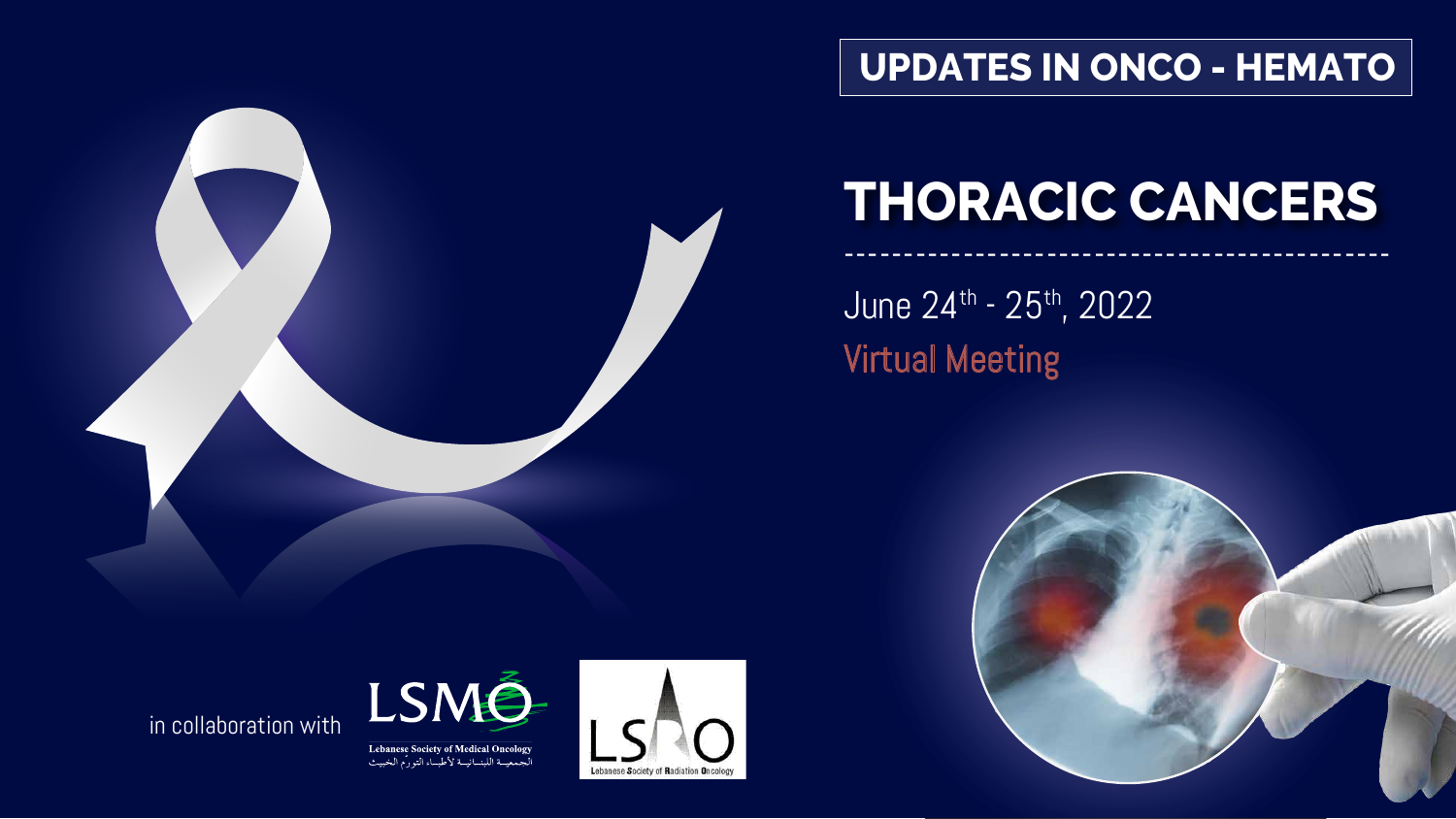

# June  $24$ <sup>th</sup> -  $25$ <sup>th</sup>,  $2022$  Virtual Meeting





- ordate on Diopsy in Nonsmall Cell Lung Cancer | Pamela Abdayem, MD France
- notherapy in Thoracic Cancers | Hady Ghanem, MD Lebanon
- cedented Progress offered for 1L ES-SCLC Patients | Mark Vincent, MD Canada

VIA GRAVIS | Clement Khoury, MD - Lebanon

ussef, MD - Lebanon



### **FRIDAY JUNE 24, 2022**

### **Moderator: Rita El Murr, MD - Hanane Yassine, MD**

| 05:00                           | Welcome   Joseph Makdessi, MD - Roger Khater, MD      |
|---------------------------------|-------------------------------------------------------|
| $05:00 - 05:30$                 | Update on Molecular Pathology and Role of Liquid Bi   |
| $05:30 - 06:00$                 | <b>Symposium BMS   The New Era of Dual Immunother</b> |
| $06:00 - 06:30$                 | Symposium Astra Zeneca   Imfinzi: An Unprecede        |
| $06:30 - 06:45$<br><b>Break</b> |                                                       |
| $06:45 - 07:15$                 | Radiation Therapy for THYMOMA and MYASTHENIA GF       |
| $07:15 - 07:45$                 | Radiation Indication for N2 NSCLC   Bassem Yousse     |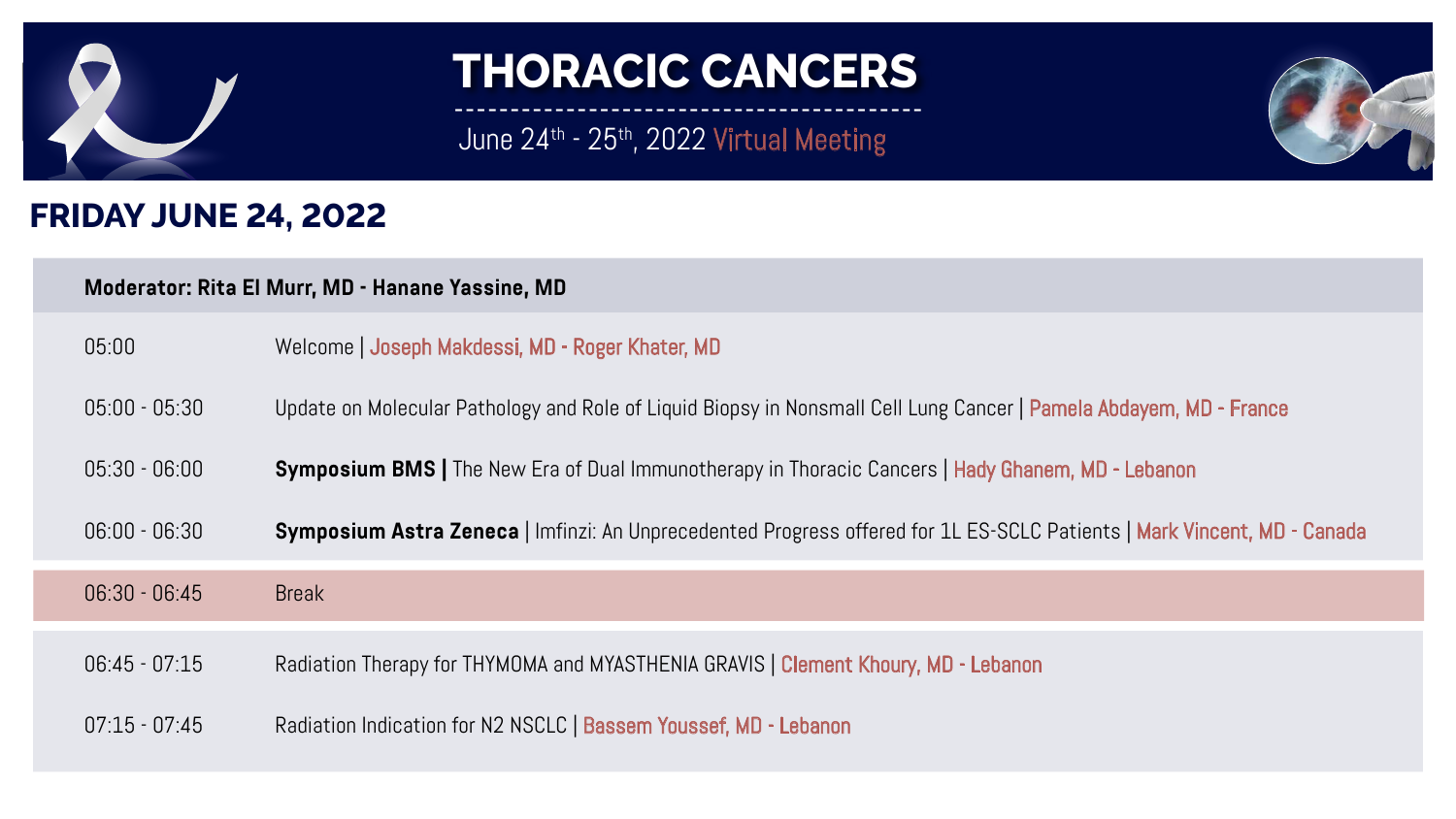

## June 24<sup>th</sup> - 25<sup>th</sup>, 2022 Virtual Meeting

### **SATURDAY JUNE 25, 2022**

### **Moderator: Mona Ayoubi, MD - Mahmoud Wehbi, MD**

| $10:00 - 10:30$ | <b>Symposium Roche   Early-Stage NSCLC and 1</b>  |
|-----------------|---------------------------------------------------|
| $10:30 - 11:00$ | Minimally Invasive Surgery for Thoracic Cancers   |
| $11:00 - 11:30$ | Symposium Pfizer   Meet ALK+ mNSCLC Head          |
| $11:30 - 11:45$ | <b>Break</b>                                      |
| $11:45 - 12:15$ | <b>Symposium Lilly   Management of Advanced N</b> |
| $12:15 - 12:45$ | Interventional Radiology in Thoracic Cancers: fre |





Ist line mNSCLC **| Fadi Nasr, MD - Lebanon** 

| Ziad Mansour, MD - Lebanon

I on With Lorbrena | **Ahmad Younes, MD - Lebanon** 

1SCLC Patients - Relaying a Better Treatment Option **| Hampig Kourie, MD - Lebanon** 

om Diagnosis to Treatment | Joe Khoury, MD - Lebanon